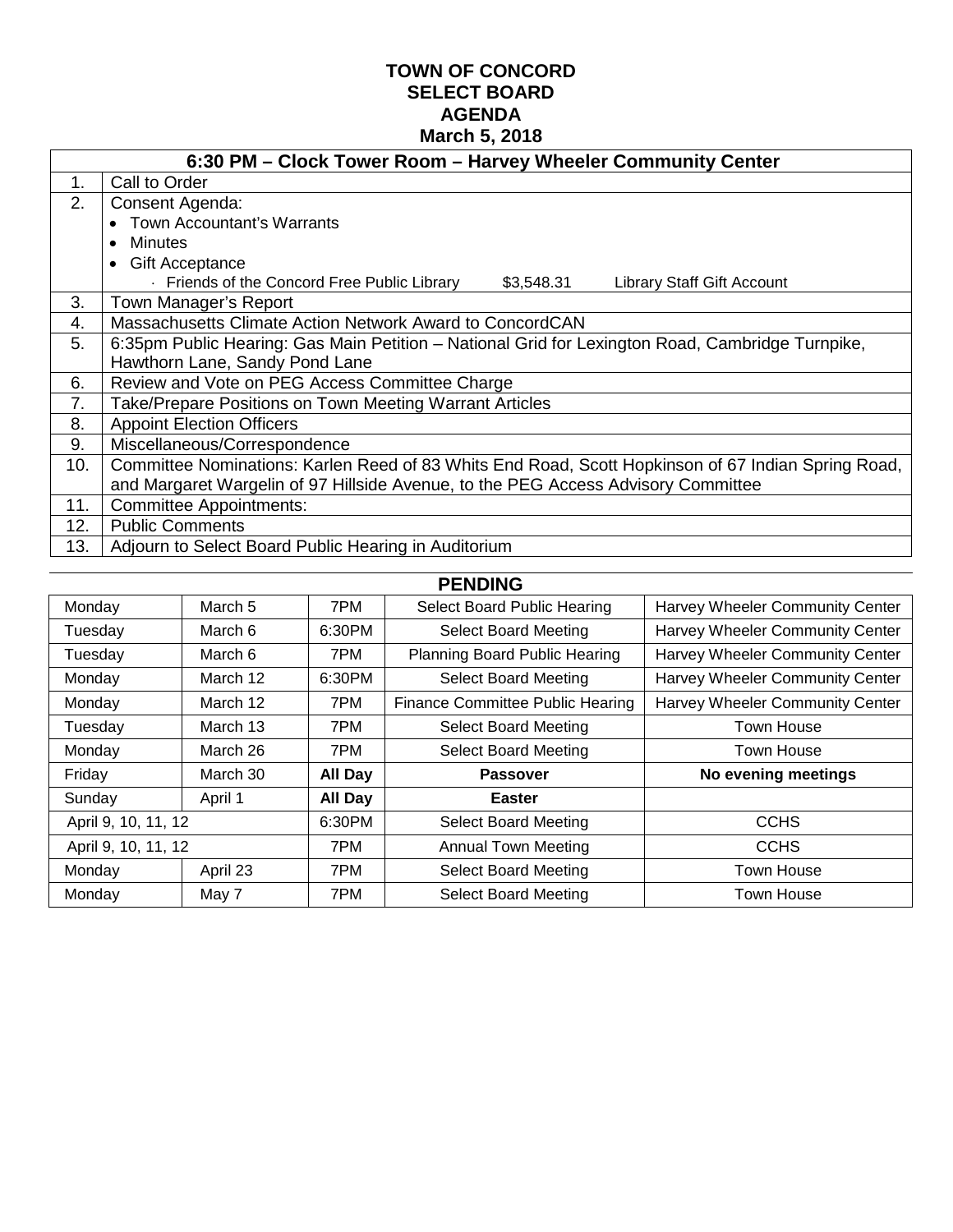# **Gift Acceptance Log – March 5, 2018**

| <b>Gift Received From:</b>                                              | <b>For Gift Account:</b> | <b>Total Amount:</b> |
|-------------------------------------------------------------------------|--------------------------|----------------------|
| Friends of the Concord Free Public Library   Library Staff Gift Account |                          | \$3,548.31           |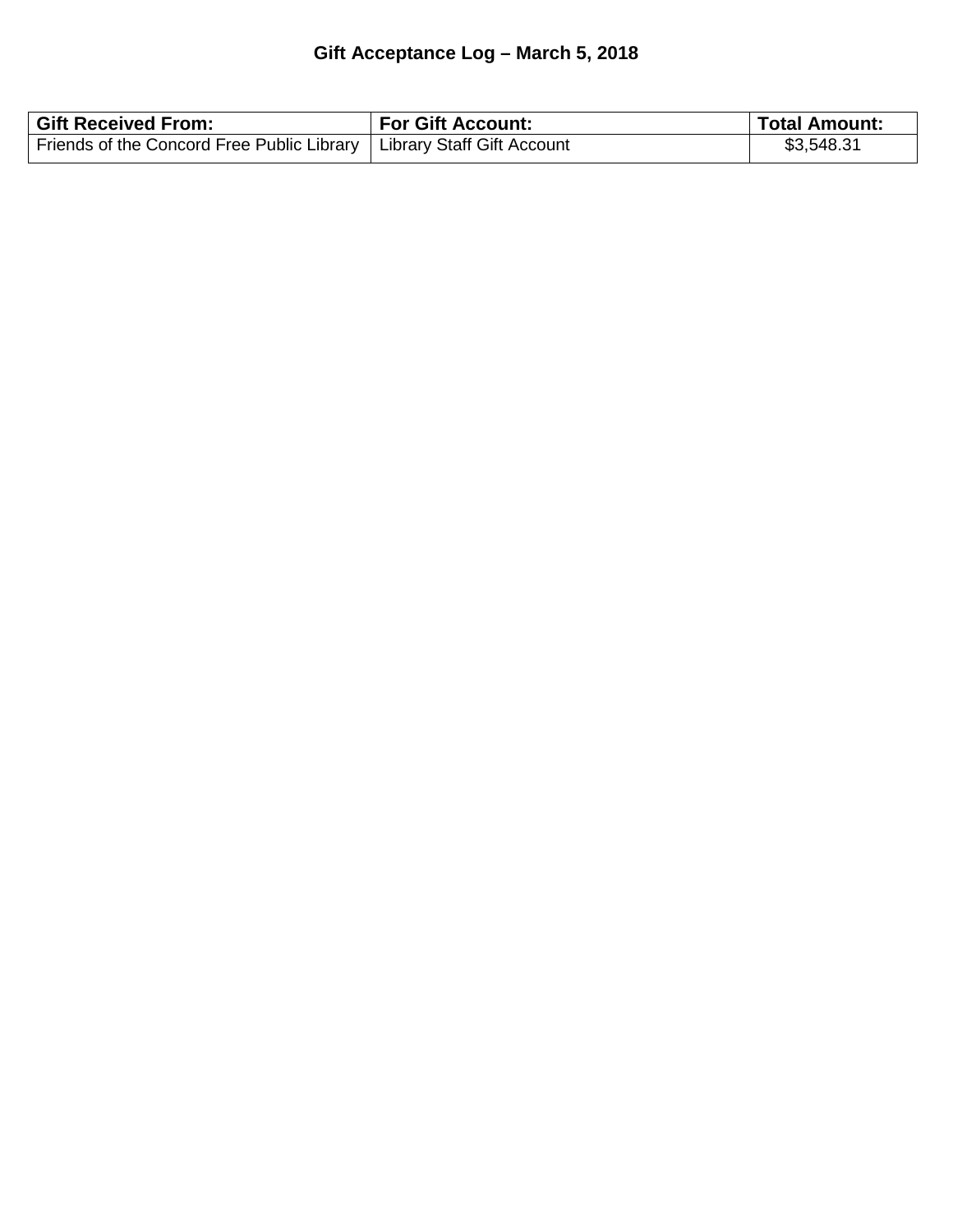

TOWN OF CONCORD

SELECT BOARD'S OFFICE 22 MONUMENT SQUARE - P.O. BOX 535 CONCORD, MASSACHUSETTS 01742

> TELEPHONE (978) 318-3001 FAX (978) 318-3002

OLD NORTH5BRIDGE

# **TOWN OF CONCORD SELECT BOARD**

# **PUBLIC HEARING NOTICE**

Notice is hereby given that a Public Hearing will be held at Harvey Wheeler Community Center in the Clock Tower Room, 1276 Main Street, Concord, MA on March 5, 2018 at 6:35 PM, upon the petition of National Grid to open the ground to install and maintain approximately 2200 feet more or less of 8 inch gas main in Cambridge Tpk. From Lexington Rd. southeasterly to house #99, approximately 1200 feet more or less of 8 inch gas main from house #99 southeasterly to Hawthorne Ln., approximately 1890 feet more or less of 6 inch gas main from Hawthorne Ln. southeasterly to Sandy Pond Ln., approximately 440 feet more or less of 2 inch gas main from Sandy Pond Ln. easterly to house #512 Cambridge Tpk. All of which to replace and abandon the existing 4 inch and 2 inch gas mains in Cambridge Tpk. In accordance with the plan dated February 13, 2018 filed with the Select Board.

Questions on this matter should be directed to Barbara Kelleher, National Grid Permit Representative, (617) 293-0480

By Order of the **Select Board** 

 $196$ 

**Thomas McKean Clerk**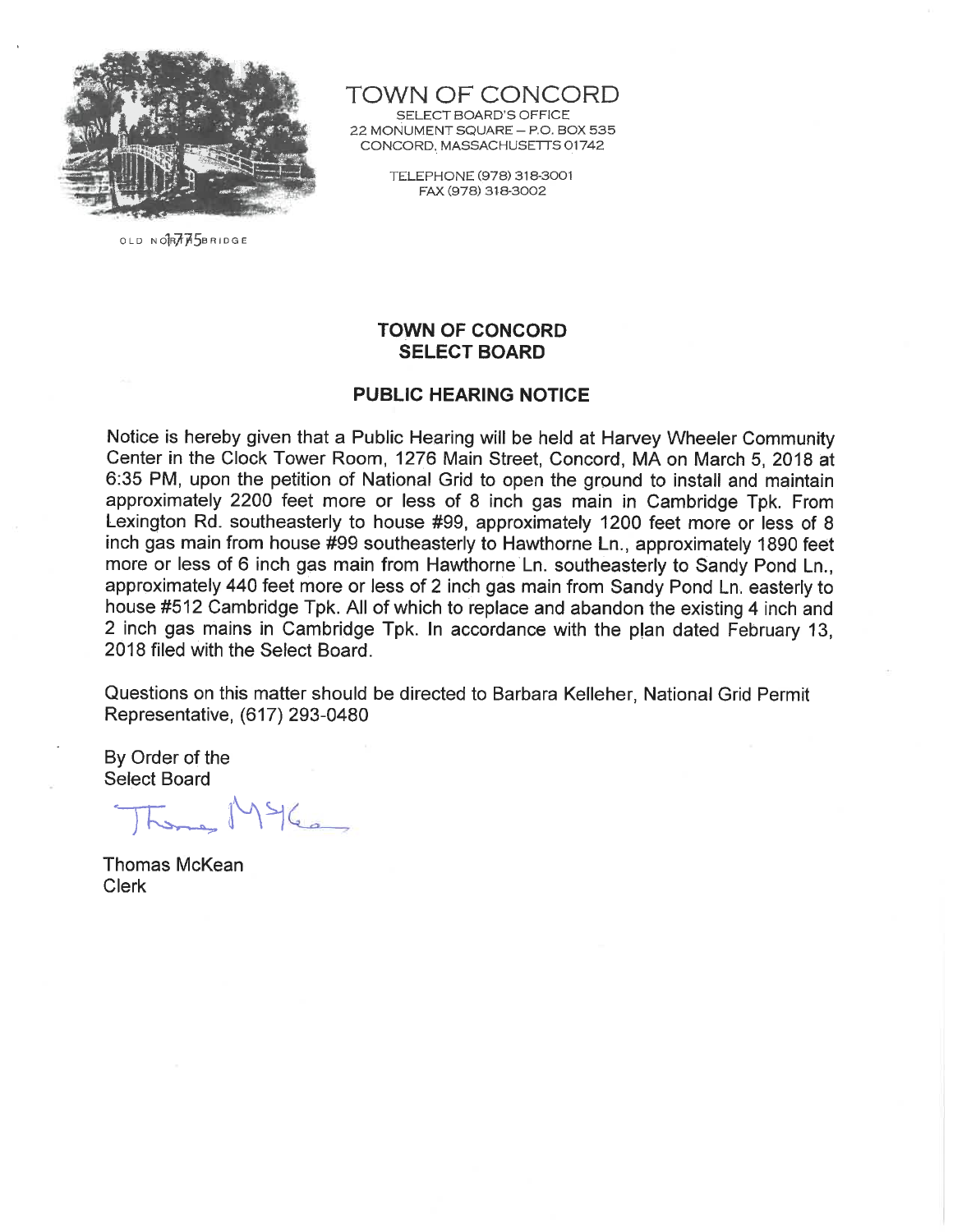# **Town of Concord, MA PEG Access Advisory Committee Committee Charge**

#### **A. Background**

The Select Board has issued a License Agreement to Comcast of Massachusetts III, Inc. for the period from April 22, 2014 through April 21, 2024, which authorizes the company to provide non-exclusive cable television and other telecommunication services to homes and businesses in the Town of Concord. The agreement provides for the delivery of PEG Access (Public, Educational, and Governmental) Television services, defined in the agreement as "noncommercial programming developed by any Concord residents or organizations, schools, government entities and the use of facilities, equipment and/or channels of the Cable System in accordance with 47 U.S.C. 531 and this Renewal License". Pursuant to section 6 of the agreement, Comcast makes three channels available to the Town for PEG access programming and allocates 4.8% of the company's gross annual revenue in Concord to support PEG access programming.

In 2015, Town Meeting voted to accept MGL Chapter 44, Section 53F-3/4 authorizing the creation of the PEG Access & Cable Related Fund. Revenue from Comcast is deposited into this fund and may be expended by the Town Manager only to support PEG access programming. The Concord-Carlisle Regional High School has set aside space in the school for a cable studio to operate the community television service.

#### **B. Purpose**

The purpose of the PEG Access Advisory Committee is to monitor the effectiveness of Concord's PEG Access services, and to help the Select Board ensure that the those services conform to the requirements of the Comcast franchise agreement while safeguarding the public's interest in community television through policies promoting fairness, equal access, and non-discrimination. The committee is also intended to promote quality telecommunication services that reflect the interests and concerns of Concord residents. The committee will also assist the Select Board in adapting to new technologies as society moves from the traditional local cable television to more current telecommunication services.

### **C. Membership**

The PEG Access Advisory Committee shall be comprised of seven voting members appointed by the Select Board, and one ex officio, non-voting member designated by the Carlisle Board of Selectmen. The term of office shall be three years, and the initial appointments shall be of one, two and three years, so that terms of members shall be staggered. The committee shall be comprised of members representing a diversity of residents interested in communications and community television. The membership shall be as follows:

One citizen with experience in communication media, particularly with experience in television or community television;

One representative designated by the School Committee;

Five citizens at-large with diverse backgrounds that have an interest in, or experience with, communications, media and information services;

One ex officio, non-voting member designated by the Carlisle Board of Selectmen.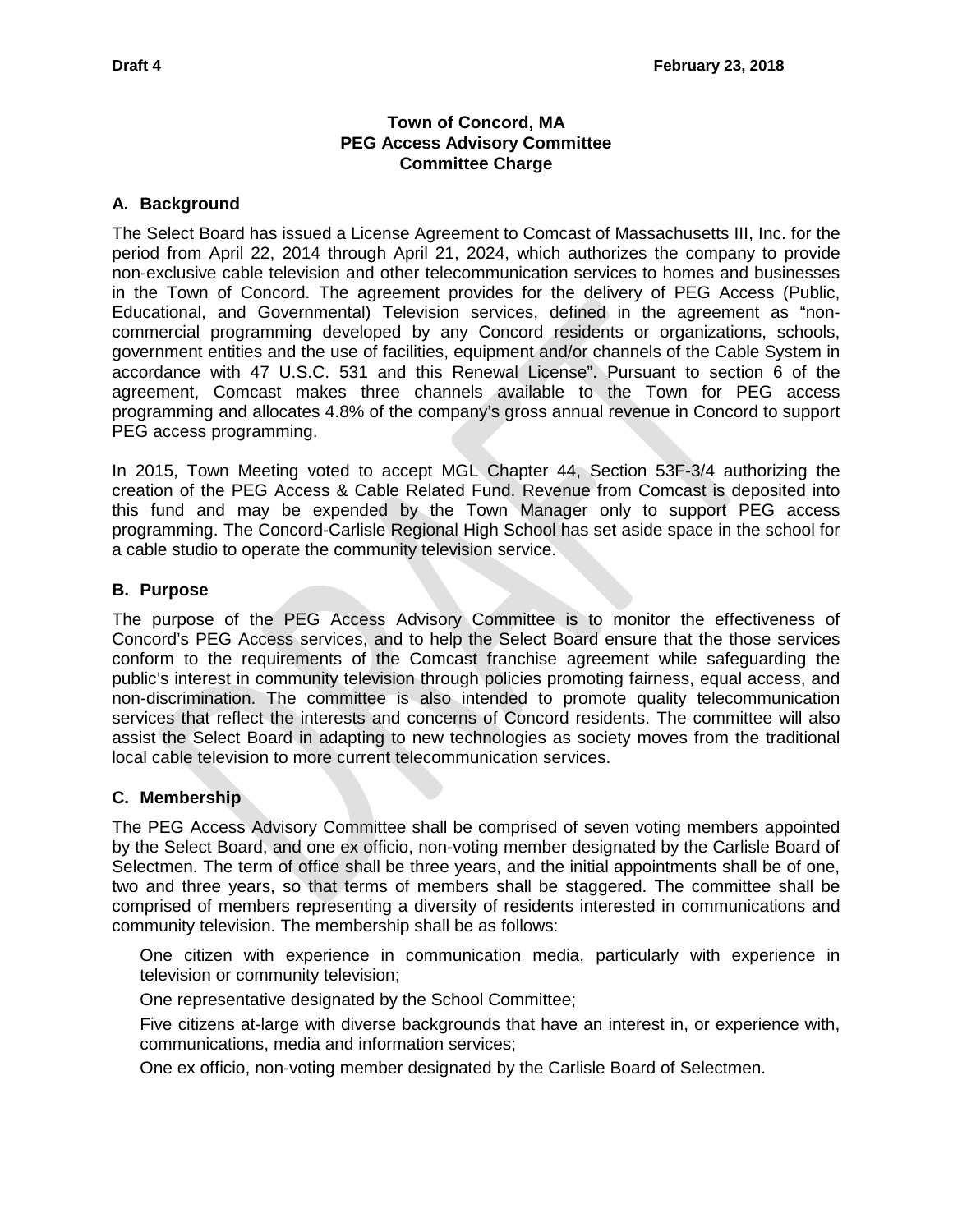#### **D. Duties and Responsibilities**

- 1) To advise the Select Board and Town Manager on matters concerning PEG access television services, including comparing Concord's services to those of other communities and to the state of the industry in general.
- 2) To recommend broad policies on matters concerning PEG access television, including matters involving use of studio equipment, training of volunteers, access to studio space by citizens including students, and similar matters.
- 3) To ensure that Concord's PEGs services conform to all requirements of the Comcast franchise agreement, as well as all applicable federal, state and local laws and regulations concerning PEG access services.
- 4) To solicit public feedback regarding the performance of PEG access operations including the ability to deliver a variety of quality PEG access programming offerings.
- 5) To investigate and make recommendations where appropriate in response to public feedback received regarding PEG access programs and offerings.
- 6) To make recommendations to the Select Board and Town Manager on media and communication initiatives that do not involve Comcast, including social media outlets and other methods of communicating with Concord residents.
- 7) Conduct occasional surveys of users of PEG access services to discern whether current programs meet the needs of residents and how those services might be augmented or improved.
- 8) To support the PEG service staff in creating, developing and promoting various and specialized courses which are necessary to enhance citizen and volunteer use and involvement in public access programming.
- 9) To assist the Town Manager and PEG access staff in creating a citizen complaint review process, and when complaints have not been resolved to the satisfaction of the complaining party, to meet with the complaining party and render a recommendation of how the problem may be resolved. In the event that PEG access staff has not responded to the satisfaction of the PEG Access Advisory Committee, the committee will review the matter with the Town Manager, and if the party is still not satisfied, the committee may formally bring the matter to the attention of the Select Board for resolution. The decision of the Select Board shall be final.
- 10) To assist the Select Board at the time of renegotiation of the cable television franchise agreement, to maximize the benefits to the community of cable television and other services during the term of the Comcast agreement, to hear citizen complaints concerning Comcast's compliance with the requirements of the franchise agreement as well as such Comcast services that are subject to local review under the law, and to make recommendations concerning service complaints to the Select Board.
- 11) The PEG Access Advisory Committee may be requested to provide advice or guidance with respect to PEG Access operations and technological advancement initiatives, including expanded audio-visual communications and web-based programming.
- 12) To submit a comprehensive annual report regarding committee activities and efforts for inclusion in the Town's "Annual Town Report." Such submission should include an overview of the Committee's work during the prior year as well as an assessment of the community's access to PEG-related services and offerings.
- 13) To meet regularly, and annually, to elect a Chairperson and Committee Clerk.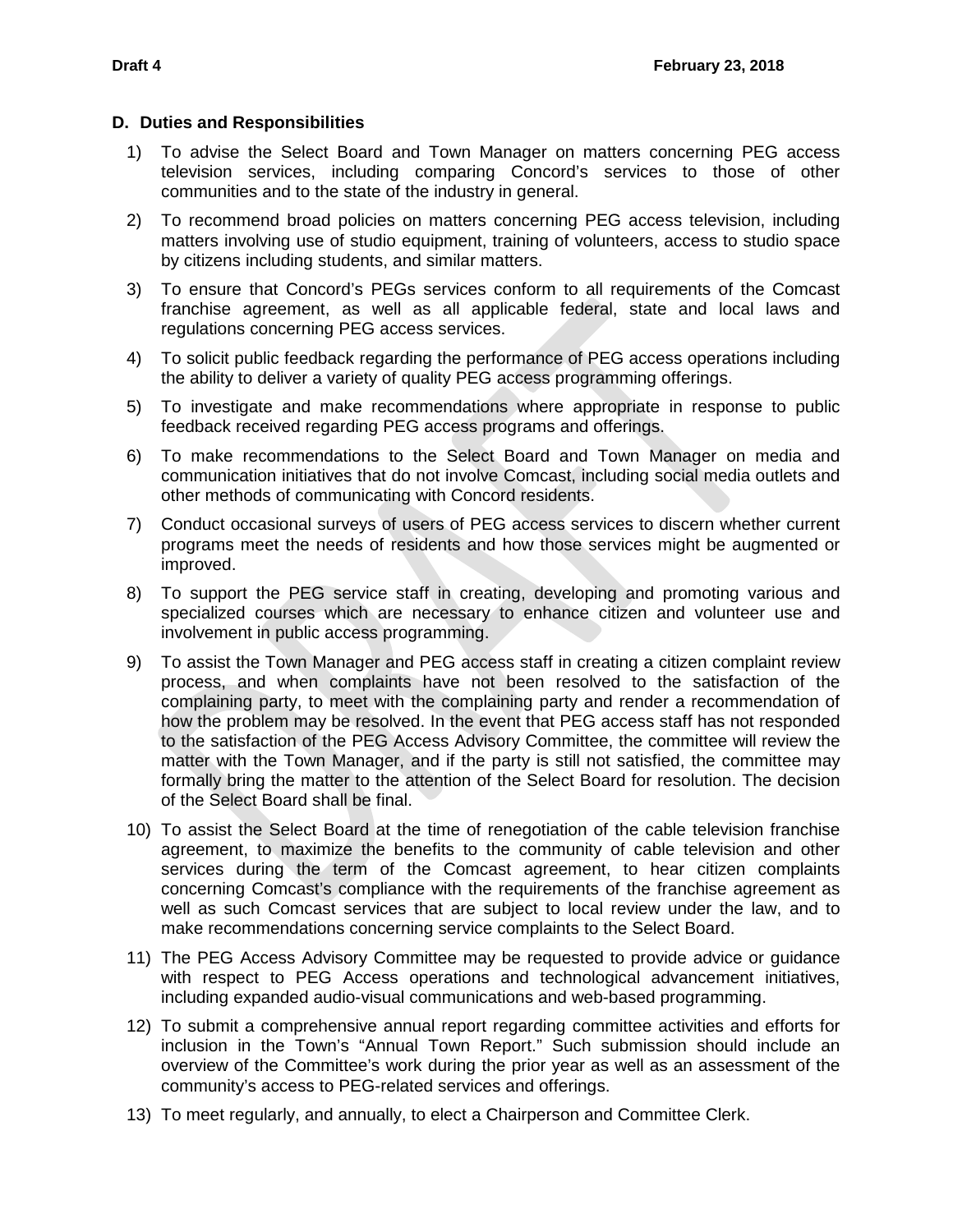#### **E. Other Considerations**

The PEG Access Advisory Committee is responsible for conducting its activities in a manner which is in compliance with all relevant State and local laws and regulations, including but not limited to: Open Meeting Law, Public Records Law and Conflict of Interest Law.

*Attachments:*

*a. Copy of Cable Television Renewal License Issued by Select Board to Comcast of Massachusetts III, Inc. 2014 to 2024.*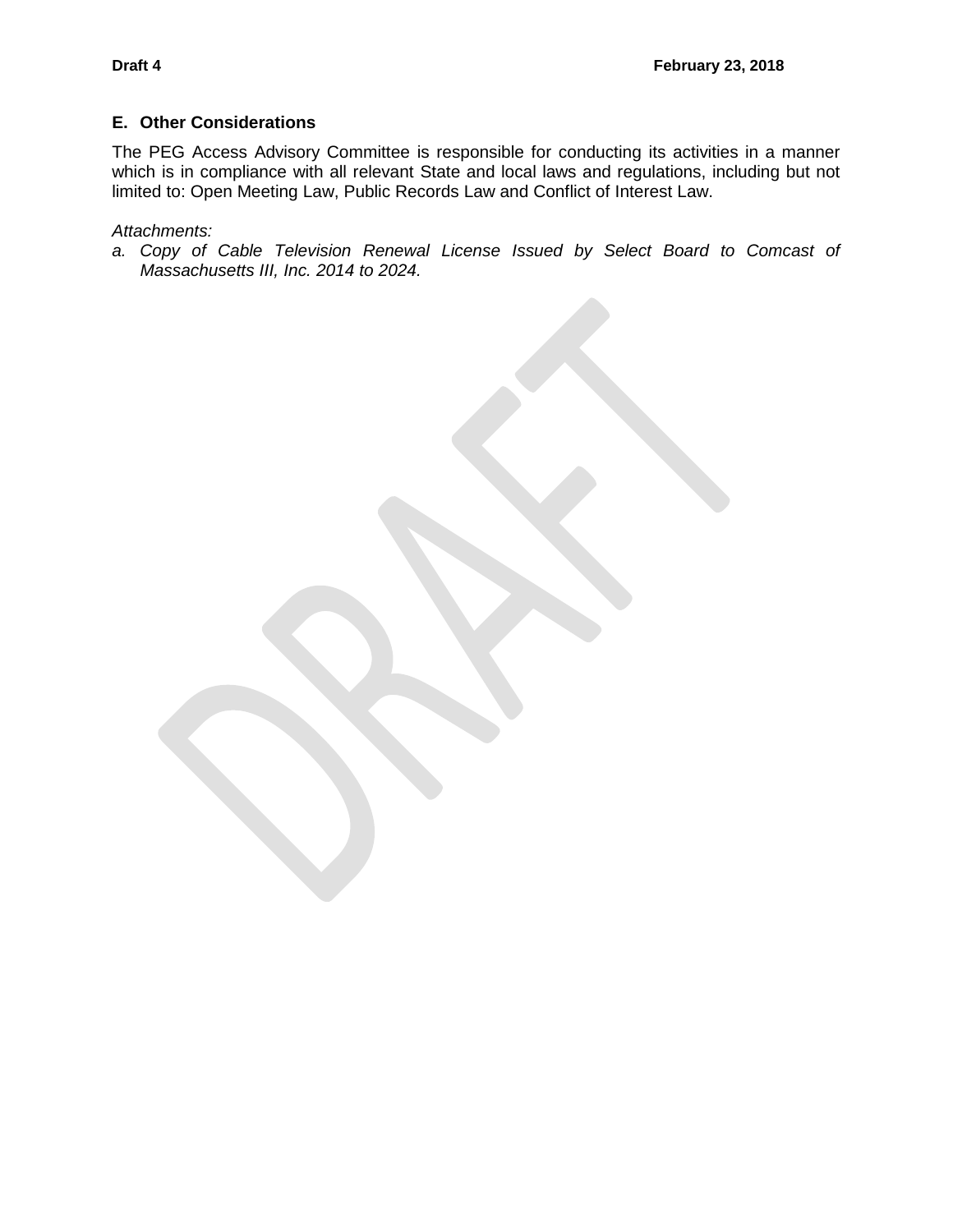# **Town of Concord, MA PEG Access Advisory Committee Committee Charge**

#### **A. Background**

The Select Board has issued a License Agreement to Comcast of Massachusetts III, Inc. for the period from April 22, 2014 through April 21, 2024, which authorizes the company to provide non-exclusive cable television and other telecommunication services to homes and businesses in the Town of Concord. The agreement provides for the delivery of PEG Access (Public, Educational, and Governmental) Television services, defined in the agreement as "noncommercial programming developed by any Concord residents or organizations, schools, government entities and the use of facilities, equipment and/or channels of the Cable System in accordance with 47 U.S.C. 531 and this Renewal License". Pursuant to section 6 of the agreement, Comcast makes three channels available to the Town for PEG access programming and allocates 4.8% of the company's gross annual revenue in Concord to support PEG access programming.

In 2015, Town Meeting voted to accept MGL Chapter 44, Section 53F-3/4 authorizing the creation of the PEG Access & Cable Related Fund. Revenue from Comcast is deposited into this fund and may be expended by the Town Manager only to support PEG access programming. The Concord-Carlisle Regional High School has set aside space in the school for a cable studio to operate the community television service.

#### **B. Purpose**

The purpose of the PEG Access Advisory Committee is to monitor the effectiveness of Concord's PEG Access services, and to help the Select Board ensure that the those services conform to the requirements of the Comcast franchise agreement while safeguarding the public's interest in community television through policies promoting fairness, equal access, and non-discrimination. The committee is also intended to promote quality telecommunication services that reflect the interests and concerns of Concord residents. The committee will also assist the Select Board in adapting to new technologies as society moves from the traditional local cable television to more current telecommunication services.

### **C. Membership**

The PEG Access Advisory Committee shall be comprised of seven voting members appointed by the Select Board, and one ex officio, non-voting member designated by the Carlisle Board of Selectmen. The term of office shall be three years, and the initial appointments shall be of one, two and three years, so that terms of members shall be staggered. The committee shall be comprised of members representing a diversity of residents interested in communications and community television. The membership shall be as follows:

One citizen with experience in communication media, particularly with experience in television or community television;

One representative designated by the School Committee;

Five citizens at-large with diverse backgrounds that have an interest in, or experience with, communications, media and information services;

One ex officio, non-voting member designated by the Carlisle Board of Selectmen.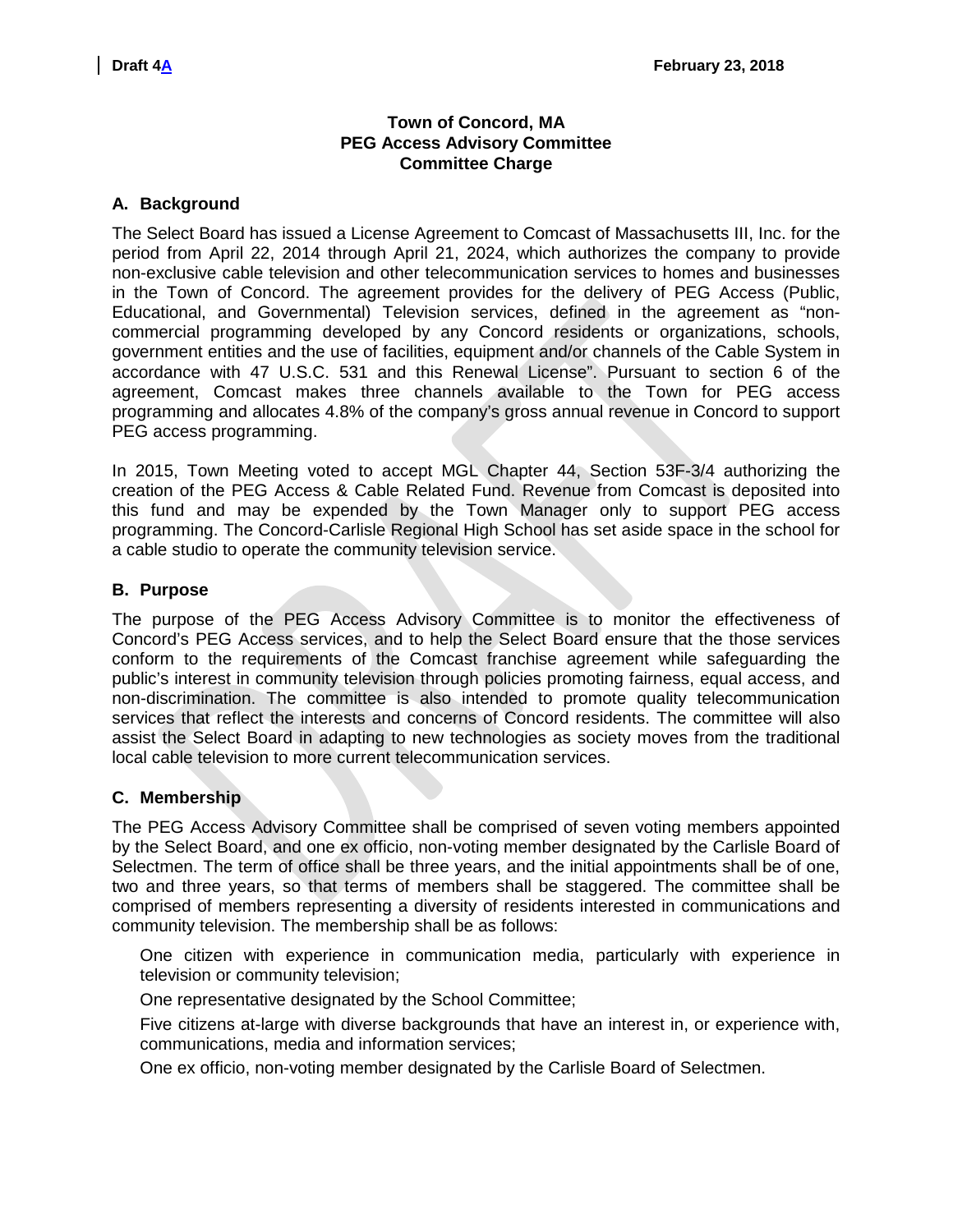#### **D. Duties and Responsibilities**

- 1) To advise the Select Board and Town Manager on matters concerning PEG access television services, including comparing Concord's services to those of other communities and to the state of the industry in general.
- 2) To recommend broad policies on matters concerning PEG access television, including matters involving use of studio equipment, training of volunteers, access to studio space by citizens including students, and similar matters.
- 3) To ensure that Concord's PEGs services conform to all requirements of the Comcast franchise agreement, as well as all applicable federal, state and local laws and regulations concerning PEG access services.
- 4) To solicit public feedback regarding the performance of PEG access operations including the ability to deliver a variety of quality PEG access programming offerings.
- 5) To investigate and make recommendations where appropriate in response to public feedback received regarding PEG access programs and offerings.
- 6) To make recommendations to the Select Board and Town Manager on media and communication initiatives that do not involve Comcast, including social media outlets and other methods of communicating with Concord residents.
- 7) Conduct occasional surveys of users of PEG access services to discern whether current programs meet the needs of residents and how those services might be augmented or improved.
- 8) To support the PEG service staff in creating, developing and promoting various and specialized courses which are necessary to enhance citizen and volunteer use and involvement in public access programming.
- 9) To assist the Town Manager and PEG access staff in creating a citizen complaint review process, and when complaints have not been resolved to the satisfaction of the complaining party, to meet with the complaining party and render a recommendation of how the problem may be resolved. In the event that PEG access staff has not responded to the satisfaction of the PEG Access Advisory Committee, the committee will review the matter with the Town Manager, and if the party is still not satisfied, the committee may formally bring the matter to the attention of the Select Board for resolution. The decision of the Select Board shall be final.voluntary dispute resolution service regarding PEG access or other cable TV services for the citizens of Concord.
- 10) To assist the Select Board at the time of renegotiation of the cable television franchise agreement, to maximize the benefits to the community of cable television and other services during the term of the Comcast agreement, to hear citizen complaints concerning Comcast's compliance with the requirements of the franchise agreement as well as such Comcast services that are subject to local review under the law, and to make recommendations concerning service complaints to the Select Board.
- 11) The PEG Access Advisory Committee may be requested to provide advice or guidance with respect to PEG Access operations and technological advancement initiatives, including expanded audio-visual communications and web-based programming.
- 12) To submit a comprehensive annual report regarding committee activities and efforts for inclusion in the Town's "Annual Town Report." Such submission should include an overview of the Committee's work during the prior year as well as an assessment of the community's access to PEG-related services and offerings.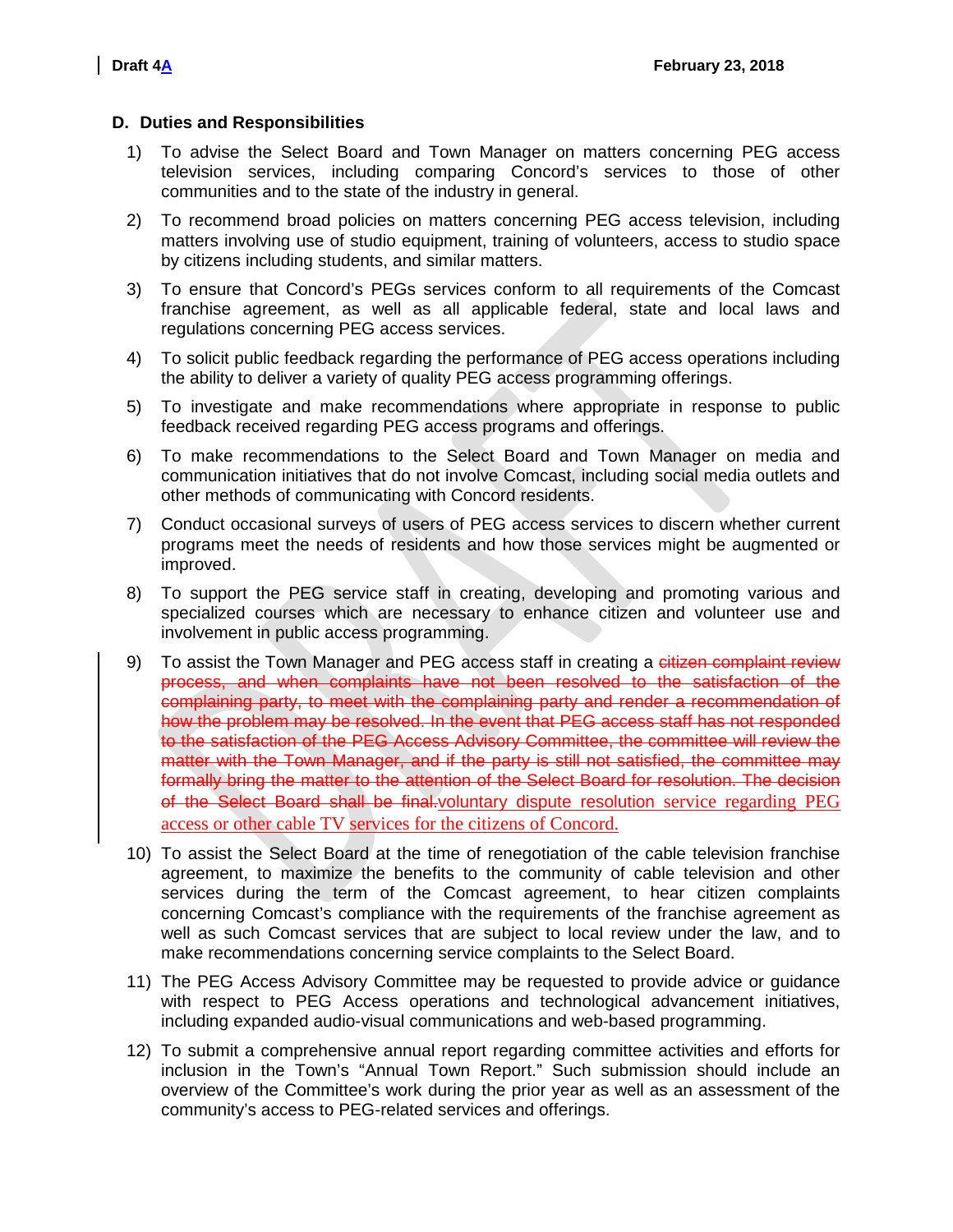13) To meet regularly, and annually, to elect a Chairperson and Committee Clerk.

# **E. Other Considerations**

The PEG Access Advisory Committee is responsible for conducting its activities in a manner which is in compliance with all relevant State and local laws and regulations, including but not limited to: Open Meeting Law, Public Records Law and Conflict of Interest Law.

# *Attachments:*

*a. Copy of Cable Television Renewal License Issued by Select Board to Comcast of Massachusetts III, Inc. 2014 to 2024.*